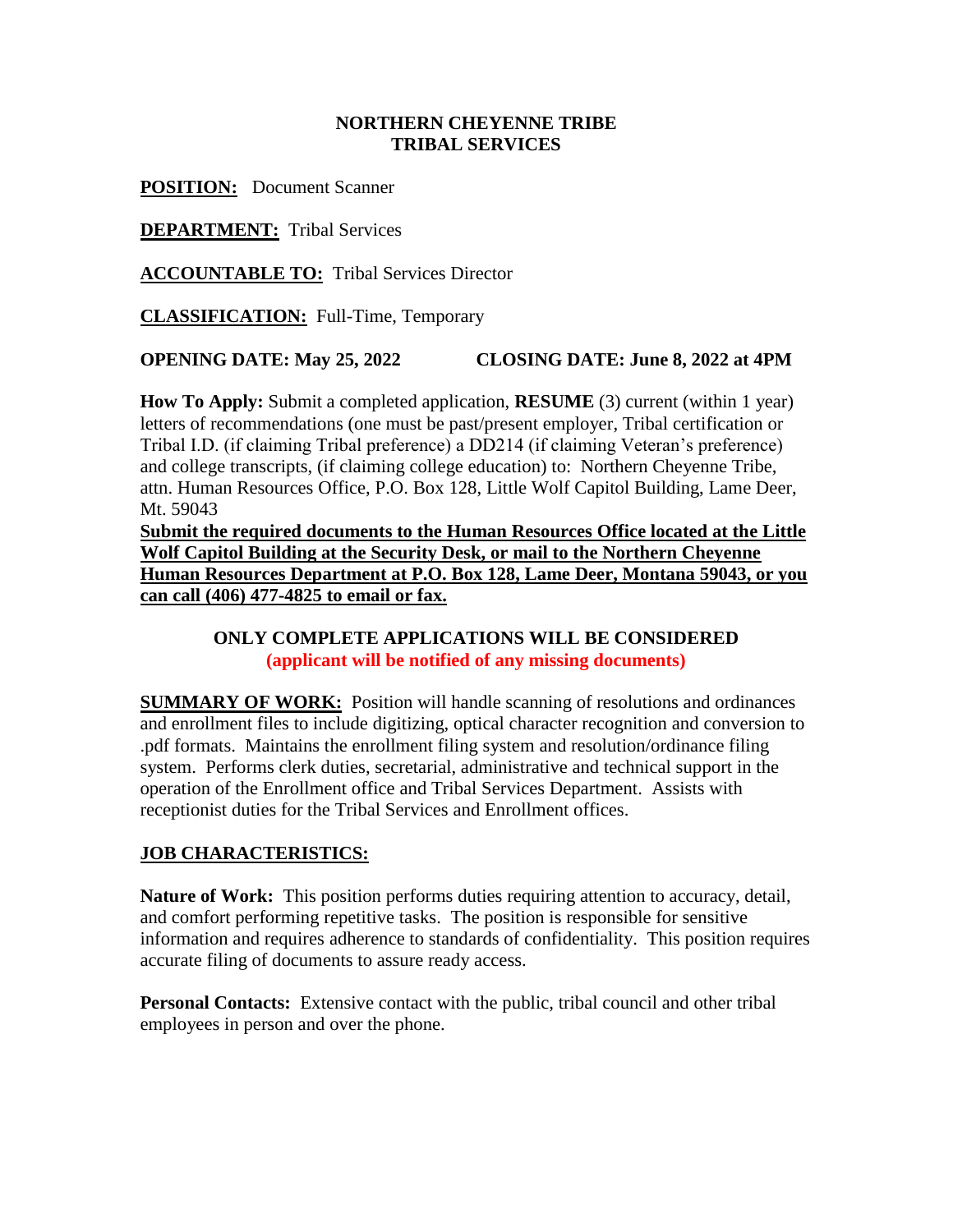**Supervision Received:** Frequent and immediate supervision received in performance of duties under the direction of the Tribal Services Director. General supervision by the Enrollment Technician and by designation.

**Supervision Exercised:** None.

## **JOB REQUIREMENTS:**

**Knowledge:** Knowledge of digital capture and digitization process. Experience with digital capture devices and scanners. Knowledge of Adobe Acrobat programs and optical character recognition software. Knowledge of records management software and scanning software. This position requires knowledge of office management procedures. Knowledge of maintaining an orderly filing system. Knowledge of Cheyenne language preferred, but not required.

**Skills:** This position requires skills in typing, filing, maintaining records, data entry, use of computers and general office equipment. Position requires advanced skills in computer work, typing, filing, the ability to operate general office equipment, answering the telephone and maintaining telephone logs, translating spoken words to written material, the ability to review written material specifically pertaining to enrollment matters and the ability to maintain records on the data bank computer and in individual enrollment files.

**Abilities:** This position requires the ability to conduct research in enrollment matters, communicate effectively, both orally and in writing; follow verbal and written instructions; ability to deal with stressful situations; complete tasks in a timely manner, maintain confidentiality; organize and plan; deal tactfully with public, council members and other employees; establish effective working relationships with fellow employees, supervisor, council members and the public.

# **EDUCATION AND EXPERIENCE:**

The above knowledge, skills and abilities are typically acquired through a combination of education and experience equivalent to:

- 1. High School diploma or GED
- 2. Experience in office practices, computers and working with the public preferred
- 3. Minimum of 6 months to 1 year experience in clerical/secretarial and office management

## **JOB PERFORMANCE STANDARDS:**

Evaluation of this position will be based primarily upon performance of the preceding requirements and duties. Examples of job performance criteria include, but are not limited to, the following: